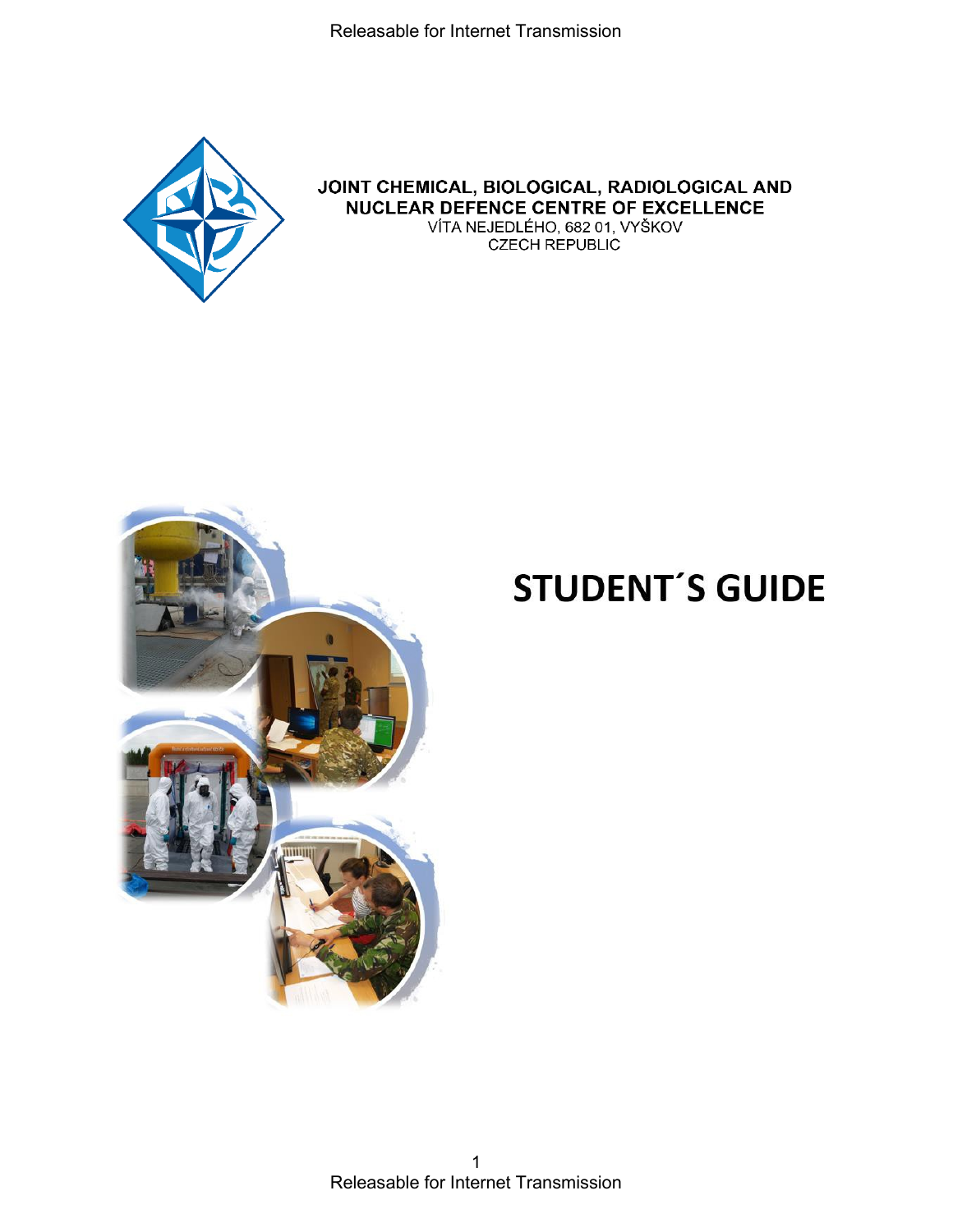### **Table of Contents**

|     | Introduction |  |
|-----|--------------|--|
|     |              |  |
|     |              |  |
| II. |              |  |
|     |              |  |
|     |              |  |
|     |              |  |
|     |              |  |
|     |              |  |
|     |              |  |
|     |              |  |
|     |              |  |
|     |              |  |
|     |              |  |
|     |              |  |
|     |              |  |
|     |              |  |
|     |              |  |
|     |              |  |
|     |              |  |
|     |              |  |
|     |              |  |
|     |              |  |
|     |              |  |
|     |              |  |
|     |              |  |
|     |              |  |
|     |              |  |
|     |              |  |
|     |              |  |
|     |              |  |

The aim of this brochure is to familiarize educational event participants with the Joint CBRN Defence Centre of Excellence (JCBRN Def COE), its facilities and useful information about the courses organized by the JCBRN Def COE.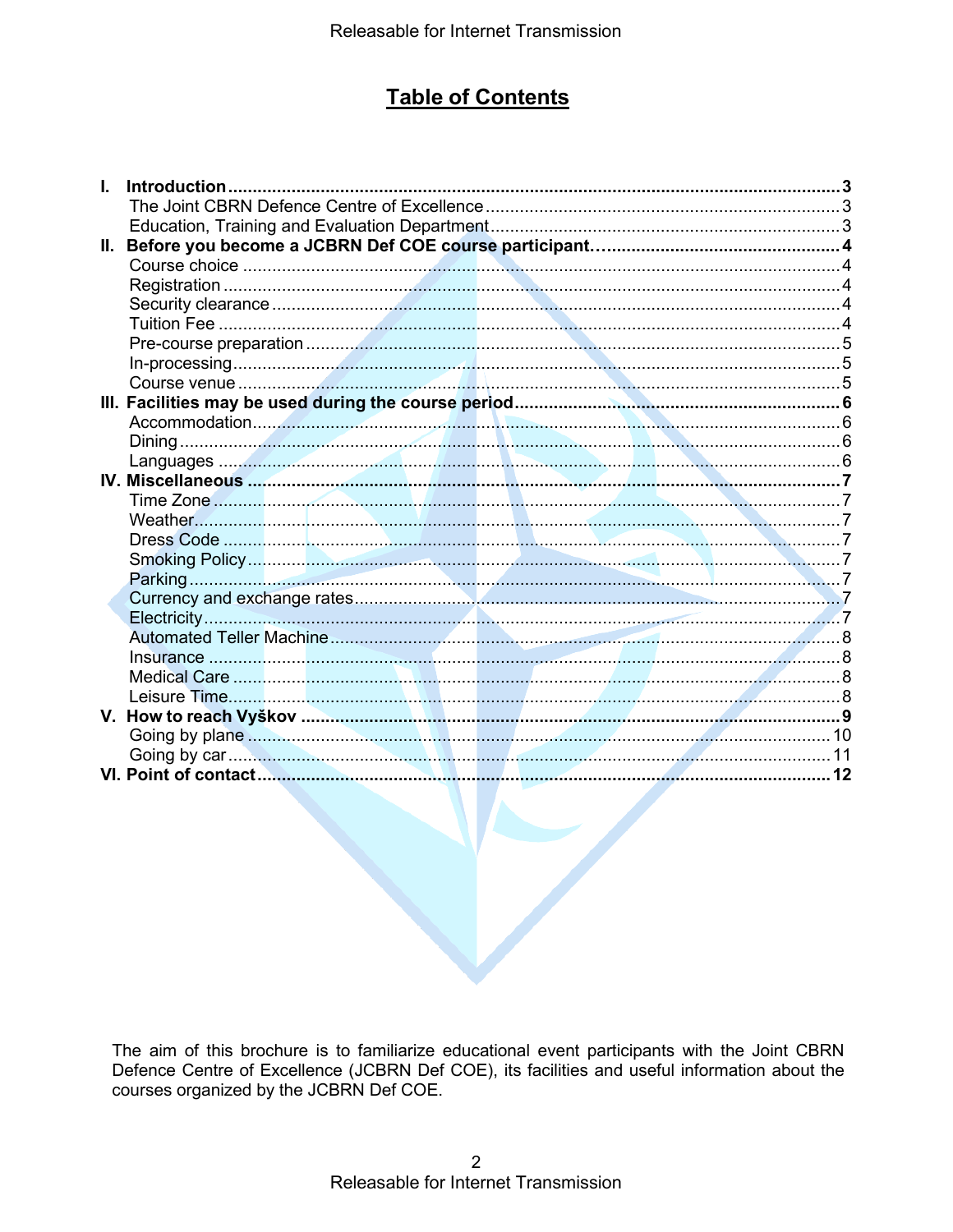# <span id="page-2-0"></span>**I. Introduction**

#### <span id="page-2-1"></span>**The Joint CBRN Defence Centre of Excellence**

The Joint CBRN Defence COE is a NATO military body and multi-nationally sponsored organization which offers recognized expertise and experience to the benefit of the Alliance and other partners. Its activities are focused on NATO Transformation process, Operational Support by providing a CBRN Defence advice and Support of CBRN Defence Education, Training and Exercises.

#### <span id="page-2-2"></span>**Education, Training and Evaluation Department**

The COE's educational pillar is being implemented by the Training, Exercises & Education Department (ETED) which supports the Education and Training (E&T) in the CBRN Defence area. The ETED develops events in support of the Education and Individual Training as well as Collective Training and Exercises.

As for the Collective Training and Exercises (CT&E), it provides Subject Matter Expertise to all aspects of exercises, as well as exercise scenario developments and implementation. Next, the ETED members participate in the evaluation process and the NATO Lessons Learned process in the CBRN area. The ETED administers the NATO CBRN Defence Community of Interest located on NATO Lessons Learned Portal to facilitate sharing of information among the Community members.

As for the Education & Individual Training, the ETED plans, organises, conducts and hosts highly specialised courses (NATO approved courses and NATO listed courses), as well as training events for CBRN specialists. The ETED also provides Mobile Training Solutions (MTS) on request. The Quality Assurance (QA) mechanisms are being applied during all events organised by the JCBRN Defence COE.

The JCBRN Defence COE conducts the Department Head (DH) functionalities for the Weapons of Mass Destruction/Chemical, Biological, Radiological and Nuclear Defence (WMD/CBRND) E&T Discipline. The ETED manages the Discipline Alignment Plan (DAP), the WMD/CBRND Annual Discipline Conference and other supportive workshops.

The ETED chairs the Training and Exercise Panel (TEP) under the Joint CBRN Defence Capability Development Group (CDG).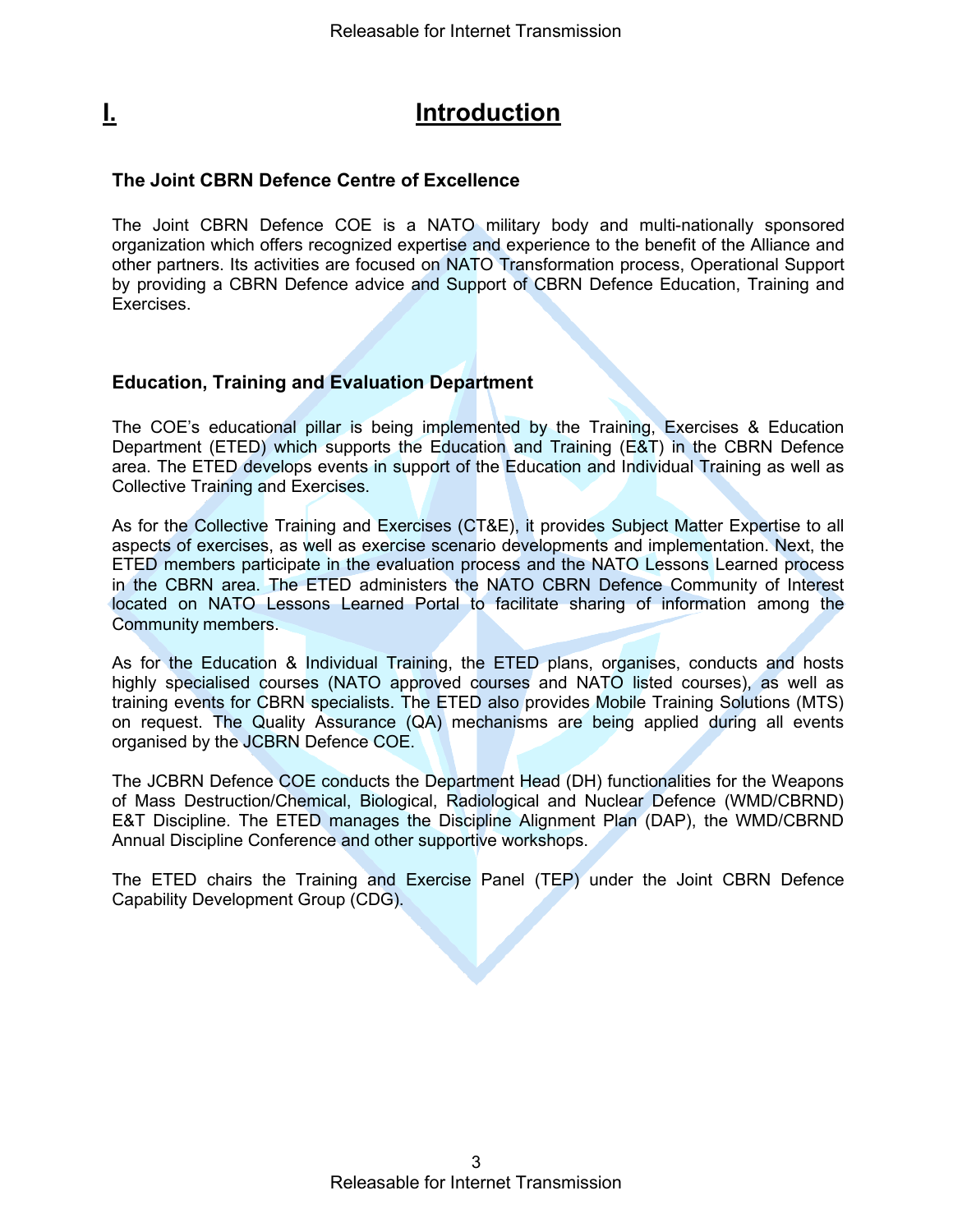### <span id="page-3-0"></span>**II. Before you become a JCBRN Def COE course participant…**

#### <span id="page-3-1"></span>**Course choice**

Please, go to our website [www.jcbrncoe.org.](https://www.jcbrncoe.org/index.php/courses-2020) You will find every necessary piece of information about each course there. Take your time, peruse the content and requirements and then choose the course which addresses you best.

#### <span id="page-3-2"></span>**Registration**

To register, please fill in the [Registration Form](https://forms.office.com/Pages/ResponsePage.aspx?id=wUQUoh_q1UWAI5WS0KuJGHJE8WTLZDJIvrqB4IEmukVUQVozMVBSWVpLRExaTEE5V1cyN1pQU0M0Ty4u) and send it to our unclassified email address [courses@jcbrncoe.org.](mailto:courses@jcbrncoe.org) This email address is the main communication mean between students and the Training & Education Section that is responsible for participants in the JCBRN Def COE courses. It is highly appreciated that you send the Registration form at least six weeks before the course starts!

You will receive a confirmation about your Registration form delivery and after the deadline the course status email will follow. Once you start attending our course, a Training Portal Account will be created for you.

With your personal login you will gain access to all course materials and information regarding your stay in Vyškov. You can contribute to "Course forum" and take part in other course activities.

#### <span id="page-3-3"></span>**Security clearance**

If your course is NATO classified, please send your Attestation of NATO personnel Security Clearance signed by your Security Authority or NATO Security Clearance to our email one week prior the course and bring an original hardcopy of one of those documents with you. In case you do not present the document, you will not be allowed to take part in the course.

#### <span id="page-3-4"></span>**Tuition Fee**

Some courses are Tuition Fee free, some not. This information is mentioned in each course description. Participants from the JCBRN Def COE sponsoring Nations and the JCBRN Def COE contributing Partner are not charged any tuition fee with the exception of LAT Course. If you have any doubts, do not hesitate to contact us. The Tuition Fee is to be paid in cash in CZK the first day of the course.

The tuition fee is equivalent of 100 euro, 2 500 Czech crowns, however this does not apply for LAT Course where the tuition fee is about 2 000 euro (tuition depends on the number of students). You will be provided with a confirmation bill on spot.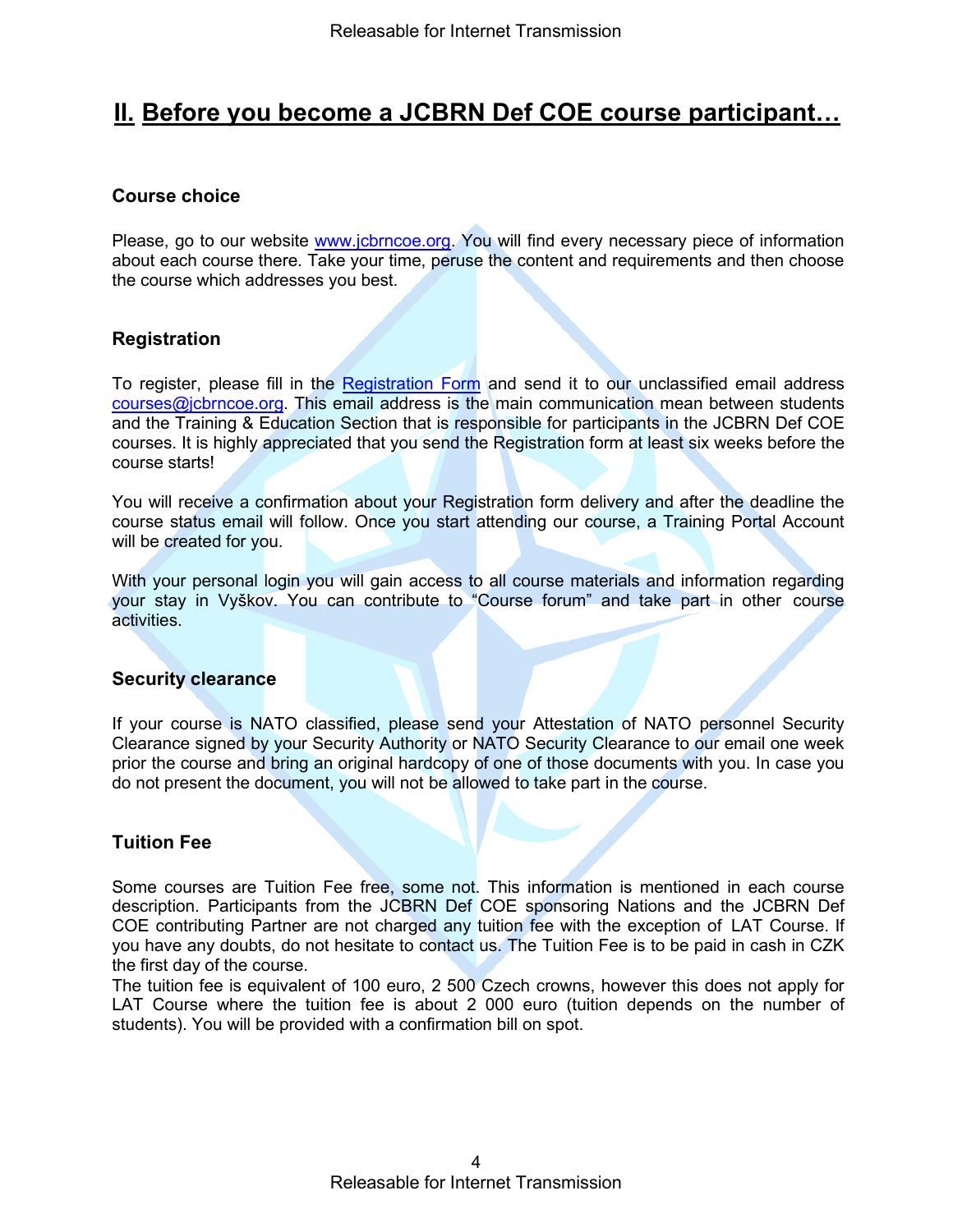#### <span id="page-4-0"></span>**Pre-course preparation**

Some of our courses require some pre-course preparation (mostly via an on-line course). All requirements are mentioned in the course description. Make sure you accomplished all requested prerequisites to take part in the course without any complication.

#### <span id="page-4-1"></span>**In-processing**

In-processing is managed by means of Welcome Envelopes with basic instructions which will be prepared for you at the hotel receptions where you are accommodated. If you are accommodated at the military dormitory, the Welcome Envelope will be ready at the main gate guard.

The Welcome Envelope contains info mainly about transportation (if needed), the course schedule and classroom info, a map of the barracks and your ID to access the military premises.

#### <span id="page-4-2"></span>**Course venue**

The course venue is related to the number of participants and the course characteristics. You will receive the actual location of the classroom in the Administration Notes and in the Welcome Envelope.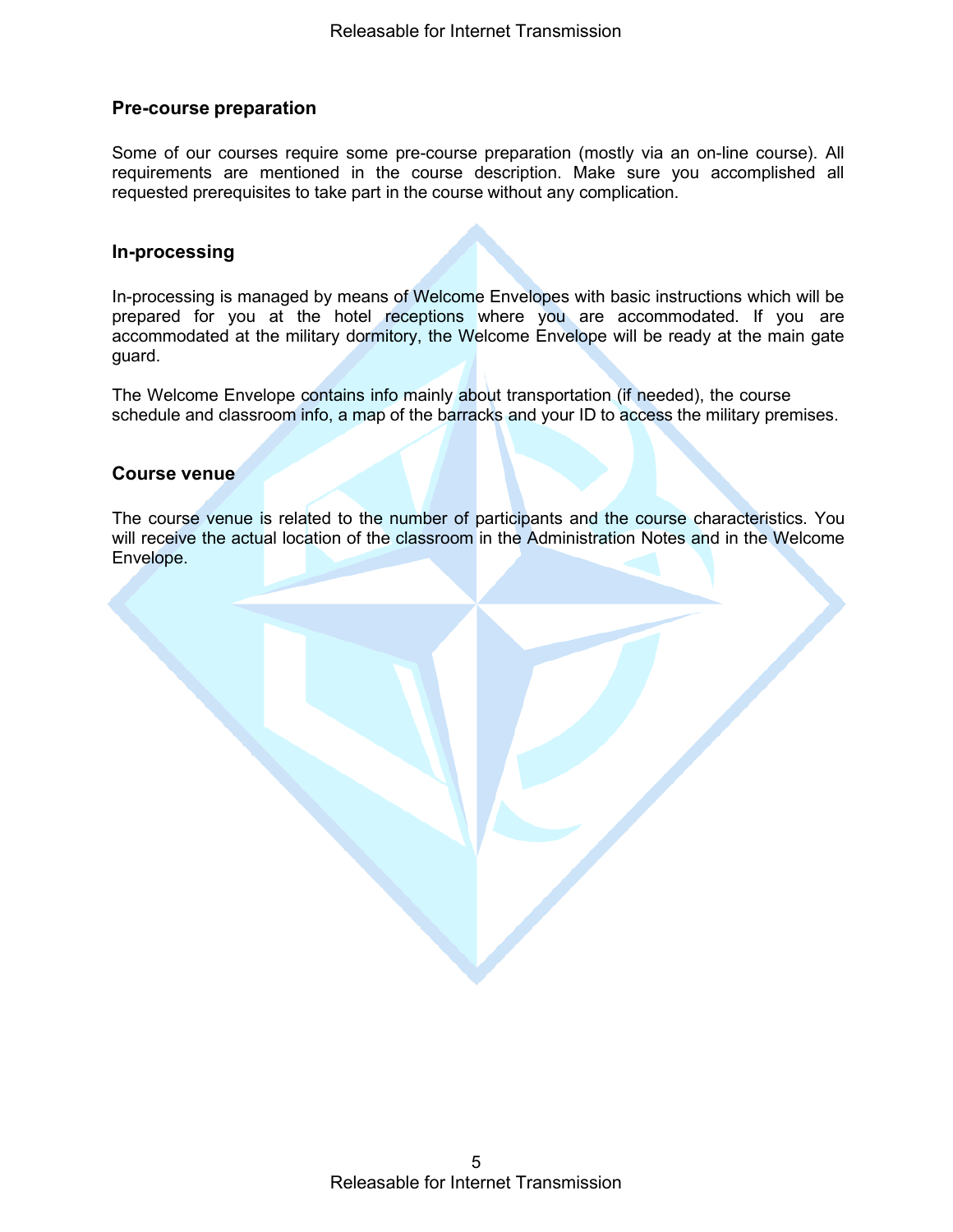### <span id="page-5-0"></span>**III. Facilities may be used during the course period**

#### <span id="page-5-1"></span>**Accommodation**

Each course participant is responsible for his/her booking and payment of accommodation while attending the JCBRN Def COE educational event. Below you can find contact information about some hotels in Vyškov that we recommend. You are kindly asked to inform us in which hotel you stay in Vyškov, before arriving, so that the welcome envelope can be delivered to your accommodation.

#### Hotels in Vyškov:

Hotel Selský Dvůr, Vyškov: Cukrovarská 480/7 Tel.: +420 774 751 204 Vyškov 682 01

Hotel Atrium, Vyškov: Kroměřížská 449/4 Tel.: +420 774 737 960 Web: [www.hotelatrium.eu/en/](http://www.hotelatrium.eu/en/)<br>Vyškov 682 01 Christian Lucence Email: recepce@hotelatrium.eu

Web: [www.selskydvur.eu/en](https://www.selskydvur.eu/en) E-mail: [info@selskydvur.eu](mailto:info@selskydvur.eu)

Email: [recepce@hotelatrium.eu](mailto:recepce@hotelatrium.eu)

#### **Transportation**

The JCBRN Def COE provides daily transport between Hotel Selský Dvůr or Atrium and the COE premises. The transportation plan is provided after arrival in the welcome envelope at the hotel reception.

#### <span id="page-5-2"></span>**Dining**

Participants are allowed to use military restaurant. Meal price is pending your choice, but it is approximately 200 CZK (+/- 8 EUR) per meal for one person and it is not covered by the course fee. Credit/debit cards are accepted and cash is accepted only in CZK!

#### <span id="page-5-3"></span>**Languages**

The working language during the course is English. Interpretation to other languages is not provided. Minimum level of English language skills is level 3.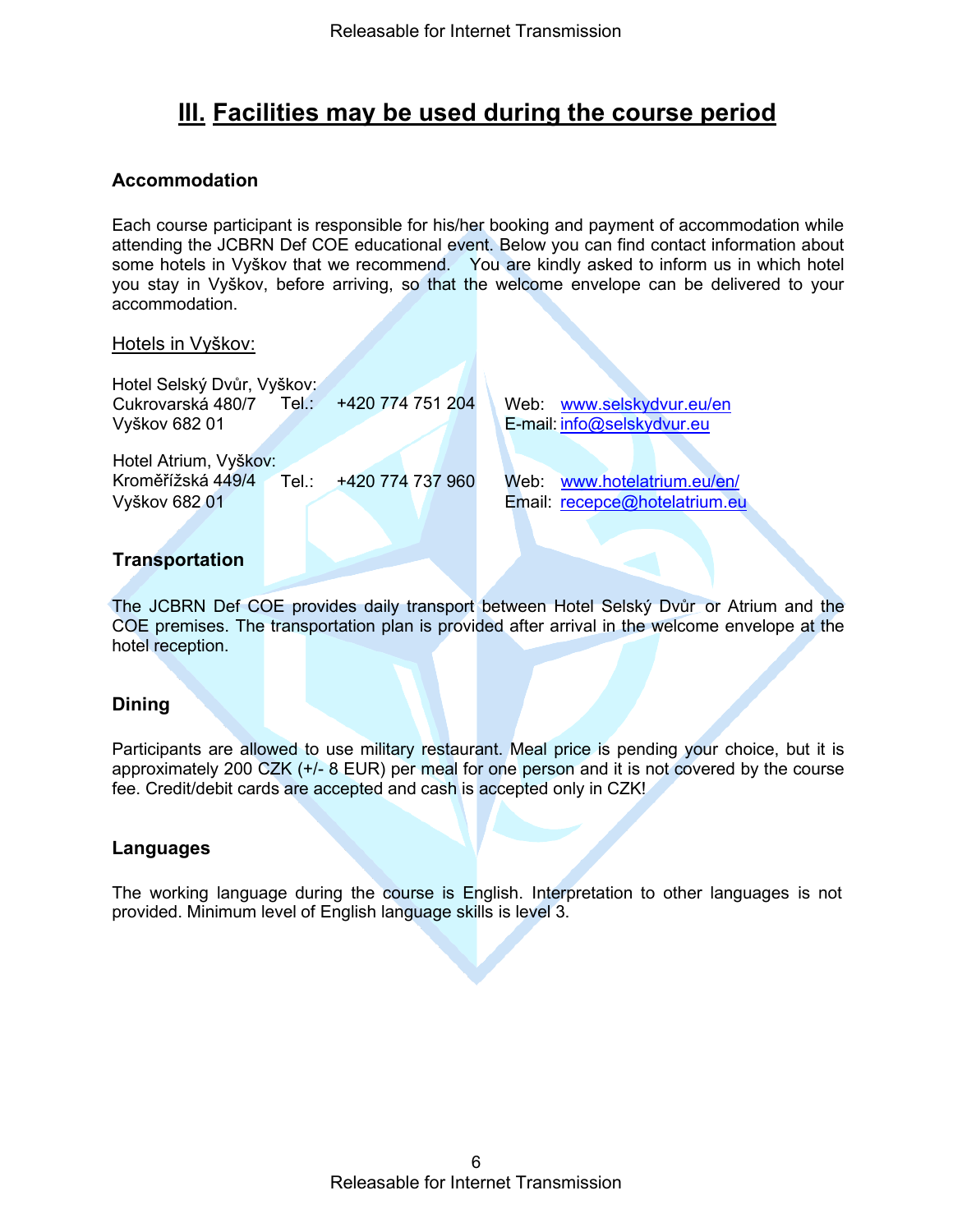### <span id="page-6-0"></span>**IV. Miscellaneous**

#### <span id="page-6-1"></span>**Time Zone**

The Czech Republic is on **Central European Time (CET)** –**Coordinated Universal Time + 1 (UTC+1)**. There is **Daylight Saving Time (DST)** in The Czech Republic from April to October – **Coordinated Universal Time + 2 (UTC+2)**.

#### <span id="page-6-2"></span>**Weather**

The current weather condition you can find on: [www.msn.com/en-gb/weather](https://www.msn.com/en-gb/weather)

#### <span id="page-6-3"></span>**Dress Code**

The standard dress for our courses is your normal daily uniform (work dress or field uniform), for civilian personnel business casual.

#### <span id="page-6-4"></span>**Smoking Policy**

For comfort and health of all participants, smoking is not permitted at any official programme. Smoking is permitted in the designated areas only.

#### <span id="page-6-5"></span>**Parking**

You are not allowed to park within JCBRN Defence COE premises. You can park on few public parking lots in close vicinity of the JCBRN Defence COE.

#### <span id="page-6-6"></span>**Currency and exchange rates**

The official currency of the Czech Republic is the Czech Crown = Česká koruna (CZK = Kč). The exchange of foreign currency is possible in most hotels, banks and exchange offices. International credit cards are accepted for payment in hotels, restaurants and shops. You can find the official exchange rates on the website of the Czech National Bank at [https://www.cnb.cz/en/.](https://www.cnb.cz/en/)

#### <span id="page-6-7"></span>**Electricity**

The Czech Republic uses a 230 volt 50 Hz system, sockets have the European standard and plugs are three-prong grounded, Type C, E, ang F. https://www.europlugs.com/wp[-content/uploads/2018/03/21.jpg](https://www.europlugs.com/wp-content/uploads/2018/03/21.jpg)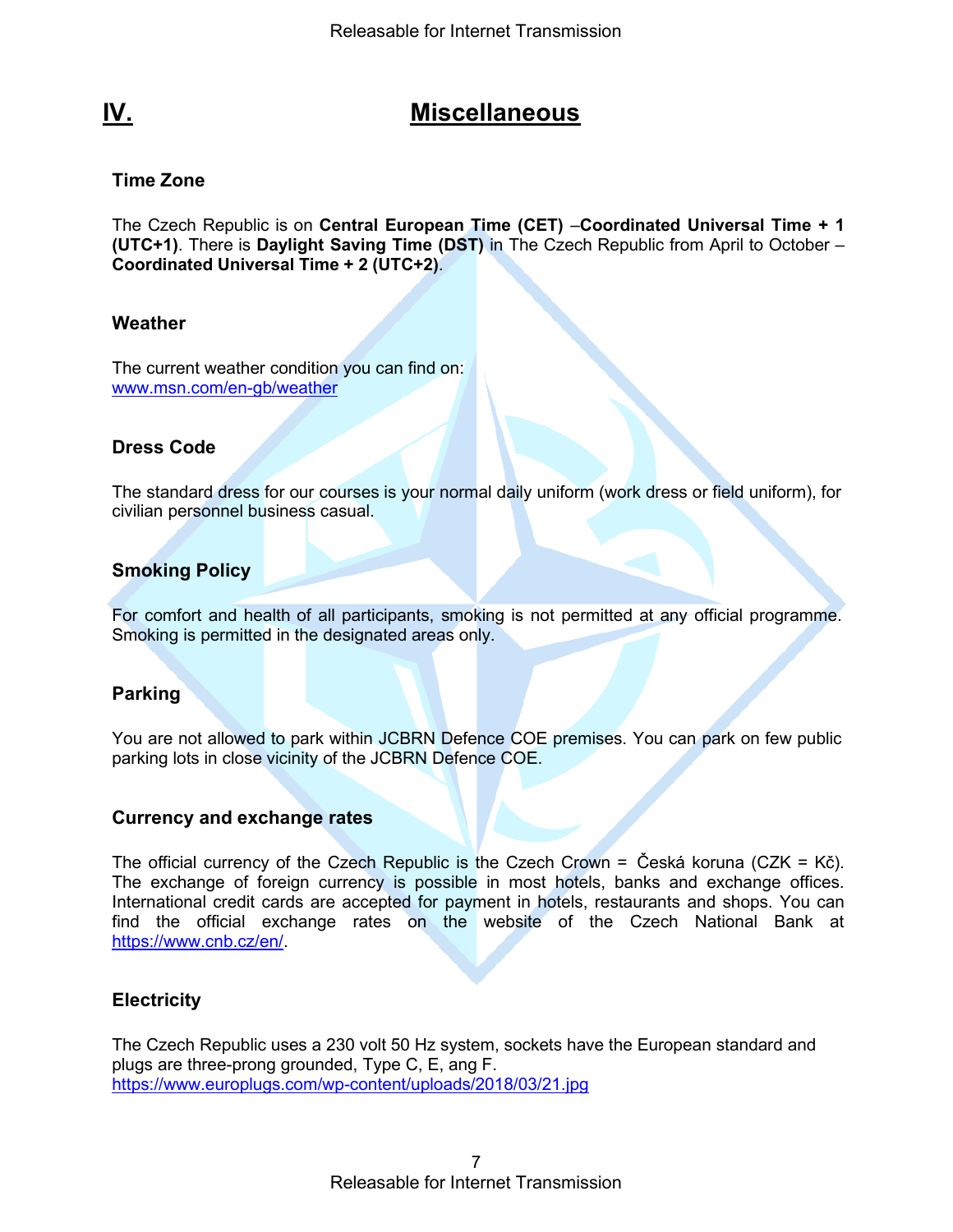#### <span id="page-7-0"></span>**Automated Teller Machine**

The nearest ATM (bank of KB) is located at the main entrance of the garrison, others are located downtown.

#### <span id="page-7-1"></span>**Insurance**

All participants are strongly advised to make their own personal insurance. The JCBRN Defence COE does not take over any responsibility for individual medical, travel or personal insurance.

#### <span id="page-7-2"></span>**Medical Care**

The Garrison's Medical Centre provides the First Aid service and other kind of medical assistance (dental care, physiotherapeutic etc.). In case of emergency call the European Emergency Number 112.

#### <span id="page-7-3"></span>**Leisure Time**

You can visit many restaurants, tourist attractions and other activities in Vyškov such as ZOO Park, Dino PARK, Aquapark, Bowling alley, Fitness center, Museum of Air and Land military vehicles and plenty of historical monuments.

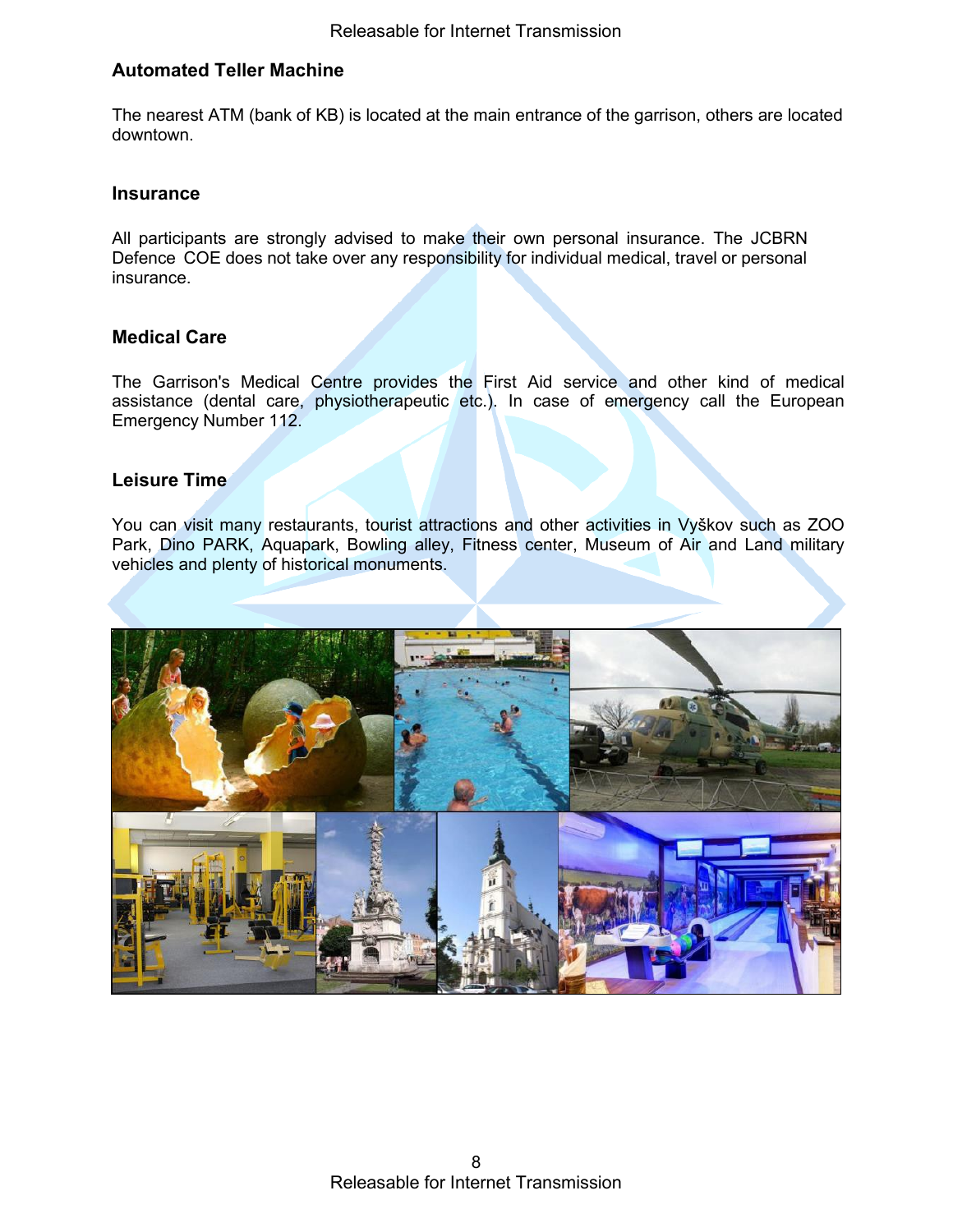<span id="page-8-0"></span>



*IMPORTANT: All participants of the course are responsible for their own arrangements of transportation from/to home destination!*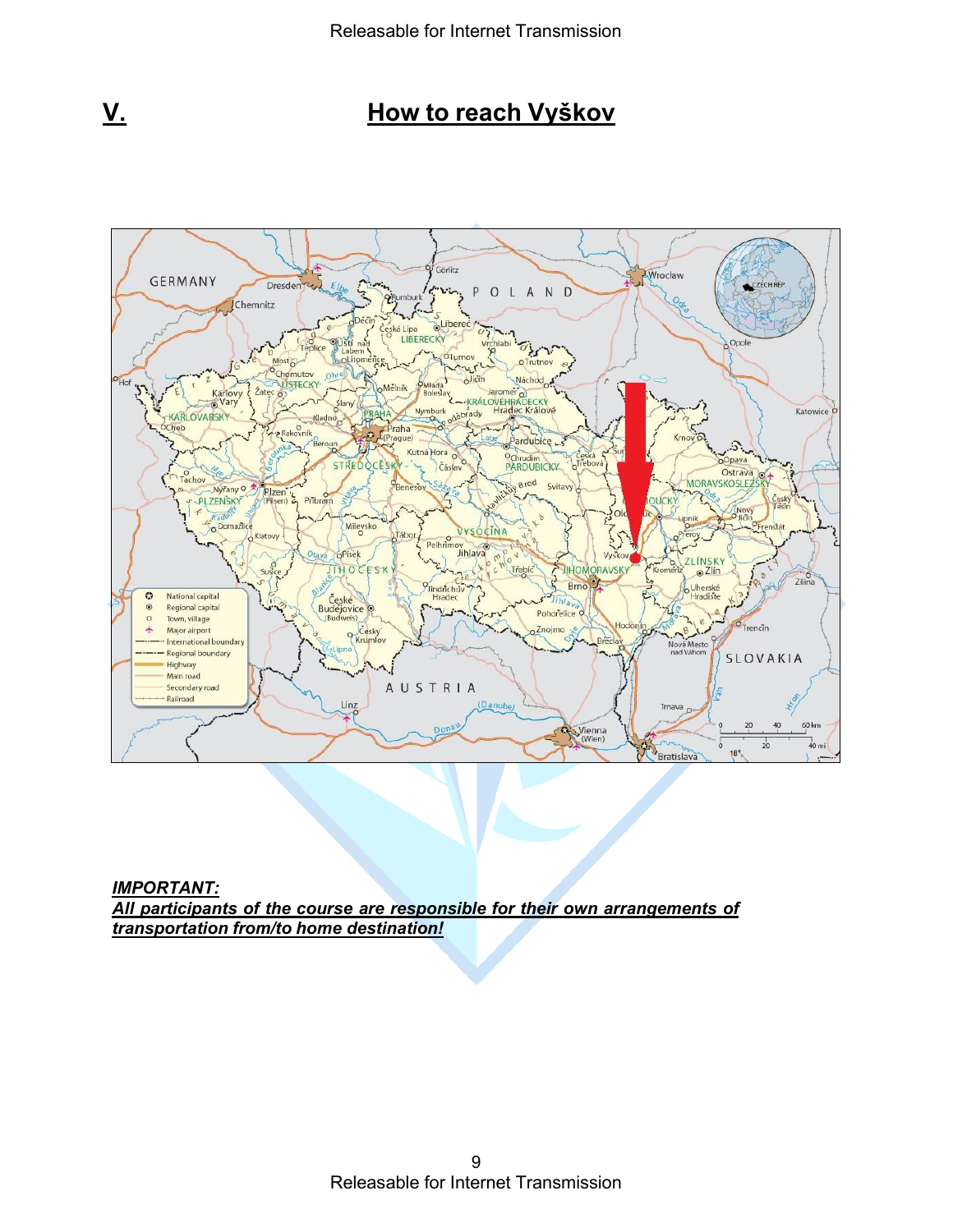### <span id="page-9-0"></span>**Going by plane**

Airports in the region are: Prague (PRG, CZE) Vienna (VIE, AUT) Brno (BRQ, CZE)

There are good bus/train connections to Brno from/to airports. (for all connection see website [http://jizdnirady.idnes.cz/vlakyautobusy/spojeni/\)](http://jizdnirady.idnes.cz/vlakyautobusy/spojeni/).

#### Suggestions for going from Prague airport:

- by bus: take Student Agency bus [\(https://jizdenky.studentagency.cz/?2\)](https://jizdenky.studentagency.cz/?2), the bus stop is located in front of Terminal 1, next to the main road, and go to Brno through Praha Florenc bus station (necessary to change buses). Then take train from Brno (10 minutes walk from Grand Hotel bus station to Brno Main Railway Station is inevitable).
- by train: use public transport (AE bus [http://jizdnirady.idnes.cz/praha/spojeni/\)](http://jizdnirady.idnes.cz/praha/spojeni/) from Terminal 1 or Terminal 2 bus stop to Prague Main Railway Station (Wilsonovo nádraží). Then take a train to Vyškov through Brno or Olomouc.

Suggestions for going from Vienna airport:

- by bus: there are a few direct connections (Student Agency, Tourbus) from the airport bus stop No. 02 in front of Arrival Hall to Brno Grand Hotel bus station. Then take a train to Vyškov as mentioned above.
- by train: this connection requires to change the train at least 4 times to get to Vyškov, so we do not recommend it.

Suggestions for going from Brno airport:

by bus: bus stop is in front of the airport departure hall. Bus can take you either to Main Bus Station (Zvonařka) and then take a bus to Vyškov, or to the Grand Hotel bus station, then by train to Vyškov.

For travelling around Vyškov town you can use taxi (+420 800 100 611, +420 777 119 959) or public transport [\(http://jizdnirady.idnes.cz/vyskov/spojeni/\)](http://jizdnirady.idnes.cz/vyskov/spojeni/).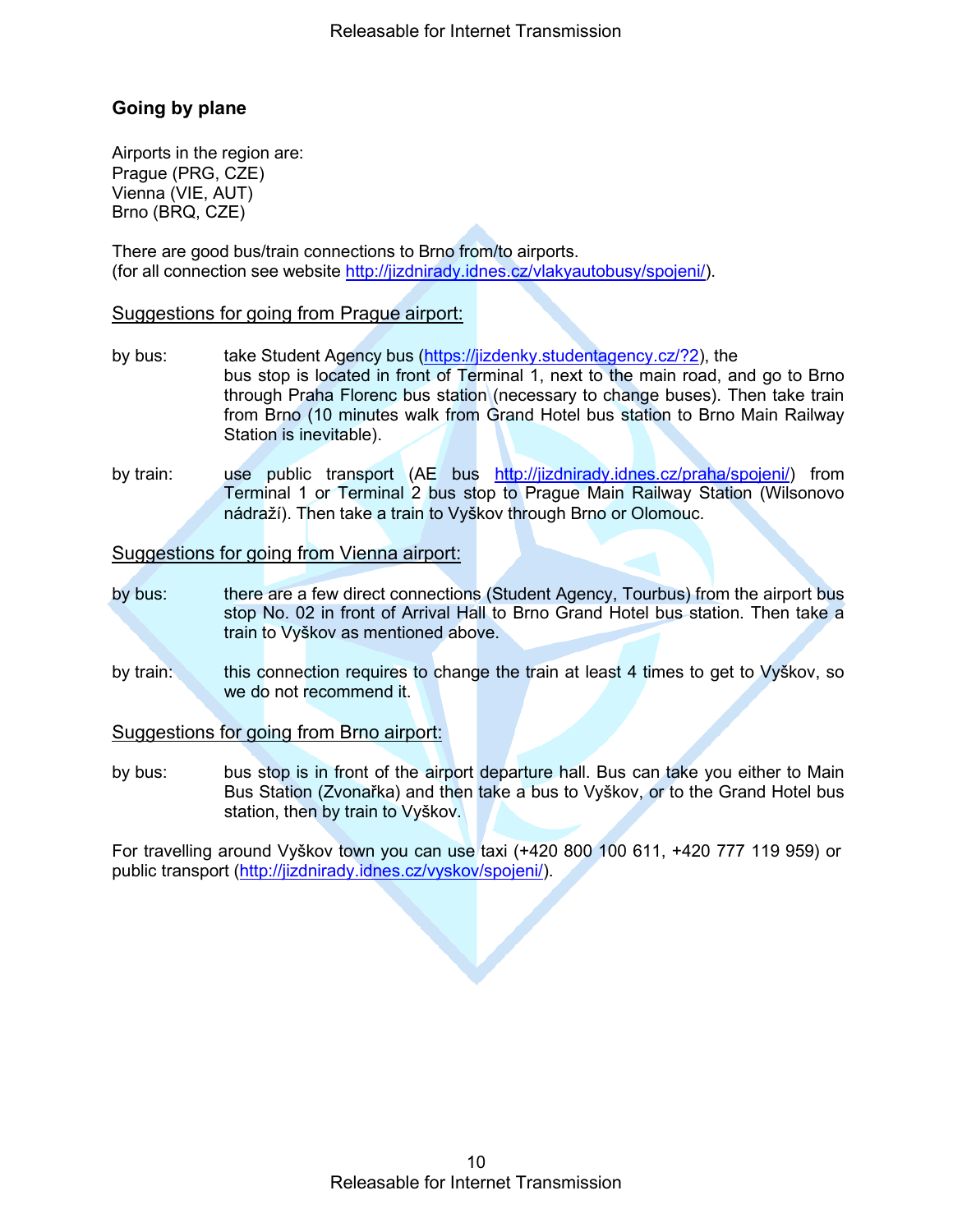#### <span id="page-10-0"></span>**Going by car**

#### *IMPORTANT:*

#### *All participants of the course are not allowed to park within premises of JCBRN Defence COE, however there is a public parking lot near JCBRN Defence COE's main gate and other public parking lots in near vicinity of the JCBRN Defence COE.*

#### JCBRN Defence COE main gate:

GPS: 49°18'08.8"N 16°58'52.7"E<br>MGRS: 33U XQ 44033 62966 33U XQ 44033 62966



Internet planners [\(www.viamichelin.com,](http://www.viamichelin.com/) [maps.google.com\)](http://maps.google.com/) provide these results (under ideal conditions):

#### 1. Prague, Václav Havel Airport

| <b>Start Point:</b> | Václav Havel Airport, Praha, Czech Republic |
|---------------------|---------------------------------------------|
| End Point:          | Vvškov                                      |
| Estimate time:      | approx. 2 hours 25 min, distance 266 km.    |

#### 2. Vienna International airport

| <b>Start Point:</b> | Wien-Schwechat Flughafen, Vienna, Austria |
|---------------------|-------------------------------------------|
| End Point:          | Vyškov                                    |
| Estimate time:      | approx. 1 hour 55 min, distance 178 km.   |

#### 3. Brno Airport

| <b>Start Point:</b> | Brno-Tuřany Airport, Brno, Czech Republic |
|---------------------|-------------------------------------------|
| End Point:          | Vyškov                                    |
| Estimate time:      | approx. 22 min, distance 33 km.           |